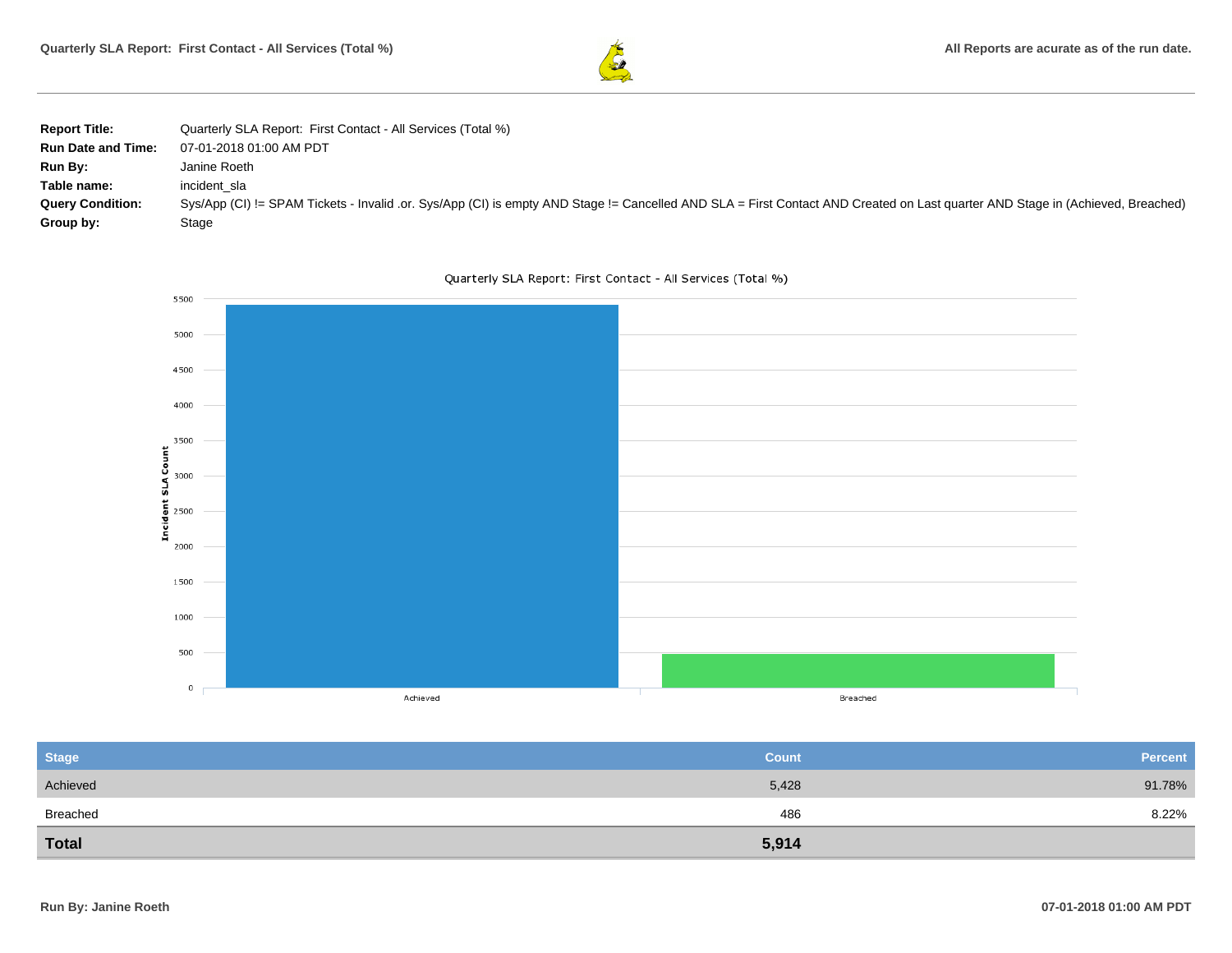

| <b>Report Title:</b>      | Quarterly SLA Report: First Contact - All Services                                                                                                                             |
|---------------------------|--------------------------------------------------------------------------------------------------------------------------------------------------------------------------------|
| <b>Run Date and Time:</b> | 07-01-2018 01:00 AM PDT                                                                                                                                                        |
| Run By:                   | Janine Roeth                                                                                                                                                                   |
| Table name:               | incident sla                                                                                                                                                                   |
| <b>Query Condition:</b>   | Sys/App (CI) != SPAM Tickets - Invalid .or. Sys/App (CI) is empty AND Stage != Cancelled AND SLA = First Contact AND Created on Last quarter AND Stage in (Achieved, Breached) |
| Group by:                 | Service                                                                                                                                                                        |





| Achieved<br><b>Breached</b> |
|-----------------------------|
|-----------------------------|

| <b>Service Totals</b>                    | <b>Count Totals</b> | <b>Percent</b> |
|------------------------------------------|---------------------|----------------|
| <b>Accounts and Passwords Total</b>      | 876                 | 14.81%         |
| <b>UC System Wide Applications Total</b> | 505                 | 8.54%          |
| <b>Desktop Support (SDS) Total</b>       | 489                 | 8.27%          |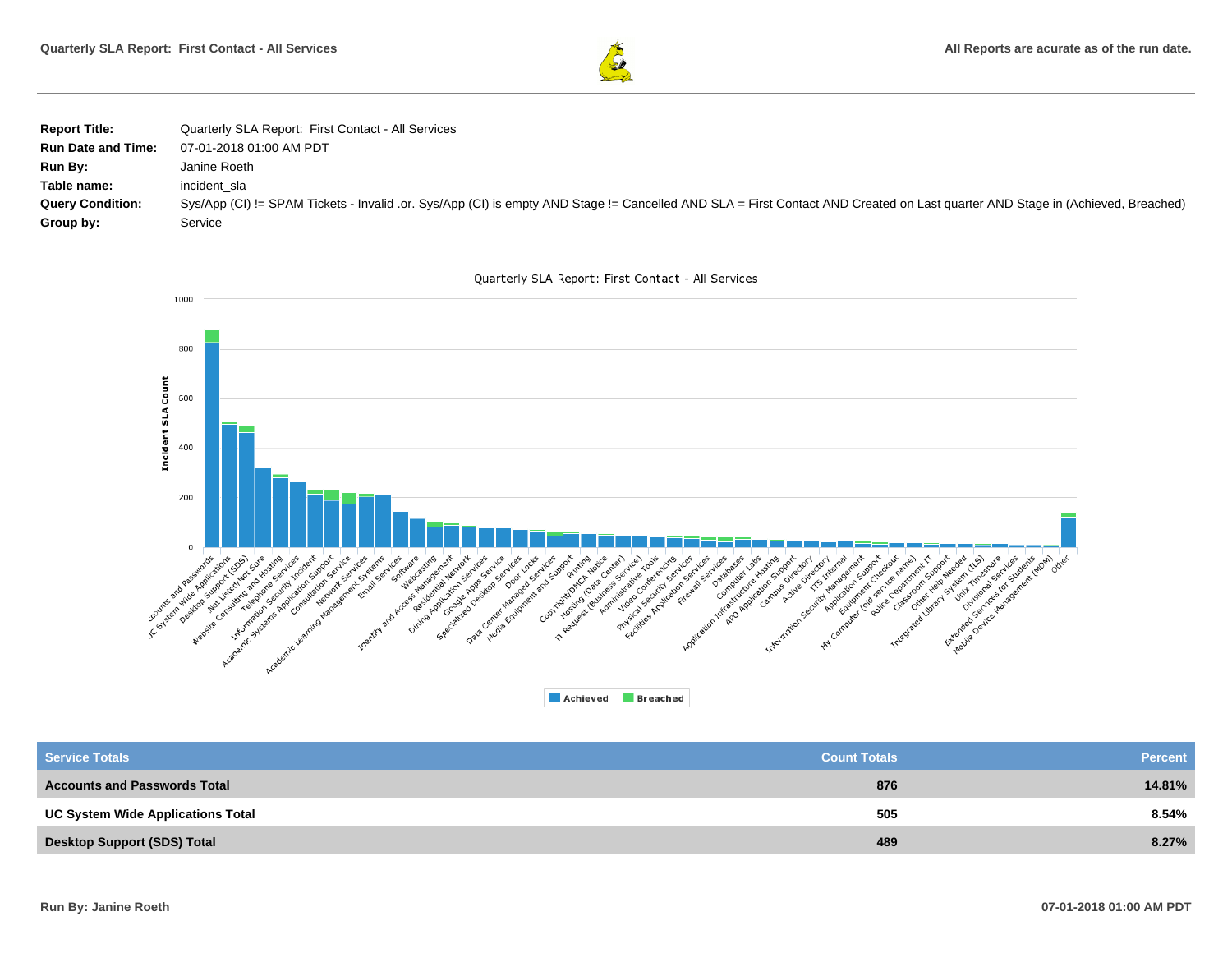



| <b>Service Totals</b>                                       | <b>Count Totals</b> | <b>Percent</b> |
|-------------------------------------------------------------|---------------------|----------------|
| .Not Listed/Not Sure Total                                  | 327                 | 5.53%          |
| <b>Website Consulting and Hosting Total</b>                 | 297                 | 5.02%          |
| <b>Telephone Services Total</b>                             | 270                 | 4.57%          |
| <b>Information Security Incident Total</b>                  | 235                 | 3.97%          |
| <b>Academic Systems Application Support Total</b>           | 231                 | 3.91%          |
| <b>Consultation Service Total</b>                           | 221                 | 3.74%          |
| <b>Network Services Total</b>                               | 217                 | 3.67%          |
| <b>Academic Learning Management Systems</b><br><b>Total</b> | 216                 | 3.65%          |
| <b>Email Services Total</b>                                 | 148                 | 2.5%           |
| <b>Software Total</b>                                       | 123                 | 2.08%          |
| <b>Webcasting Total</b>                                     | 106                 | 1.79%          |
| Identity and Access Management Total                        | 98                  | 1.66%          |
| <b>Residential Network Total</b>                            | 89                  | 1.5%           |
| <b>Dining Application Services Total</b>                    | 84                  | 1.42%          |
| <b>Google Apps Service Total</b>                            | 81                  | 1.37%          |
| <b>Specialized Desktop Services Total</b>                   | 75                  | 1.27%          |
| <b>Door Locks Total</b>                                     | 72                  | 1.22%          |
| Data Center Managed Services Total                          | 65                  | 1.1%           |
| <b>Media Equipment and Support Total</b>                    | 64                  | 1.08%          |
| <b>Printing Total</b>                                       | 59                  | 1%             |
| <b>Copyright/DMCA Notice Total</b>                          | 57                  | 0.96%          |
| <b>Hosting (Data Center) Total</b>                          | 51                  | 0.86%          |
| <b>IT Request (Business Service) Total</b>                  | 51                  | 0.86%          |
| <b>Administrative Tools Total</b>                           | 48                  | 0.81%          |
| <b>Video Conferencing Total</b>                             | 46                  | 0.78%          |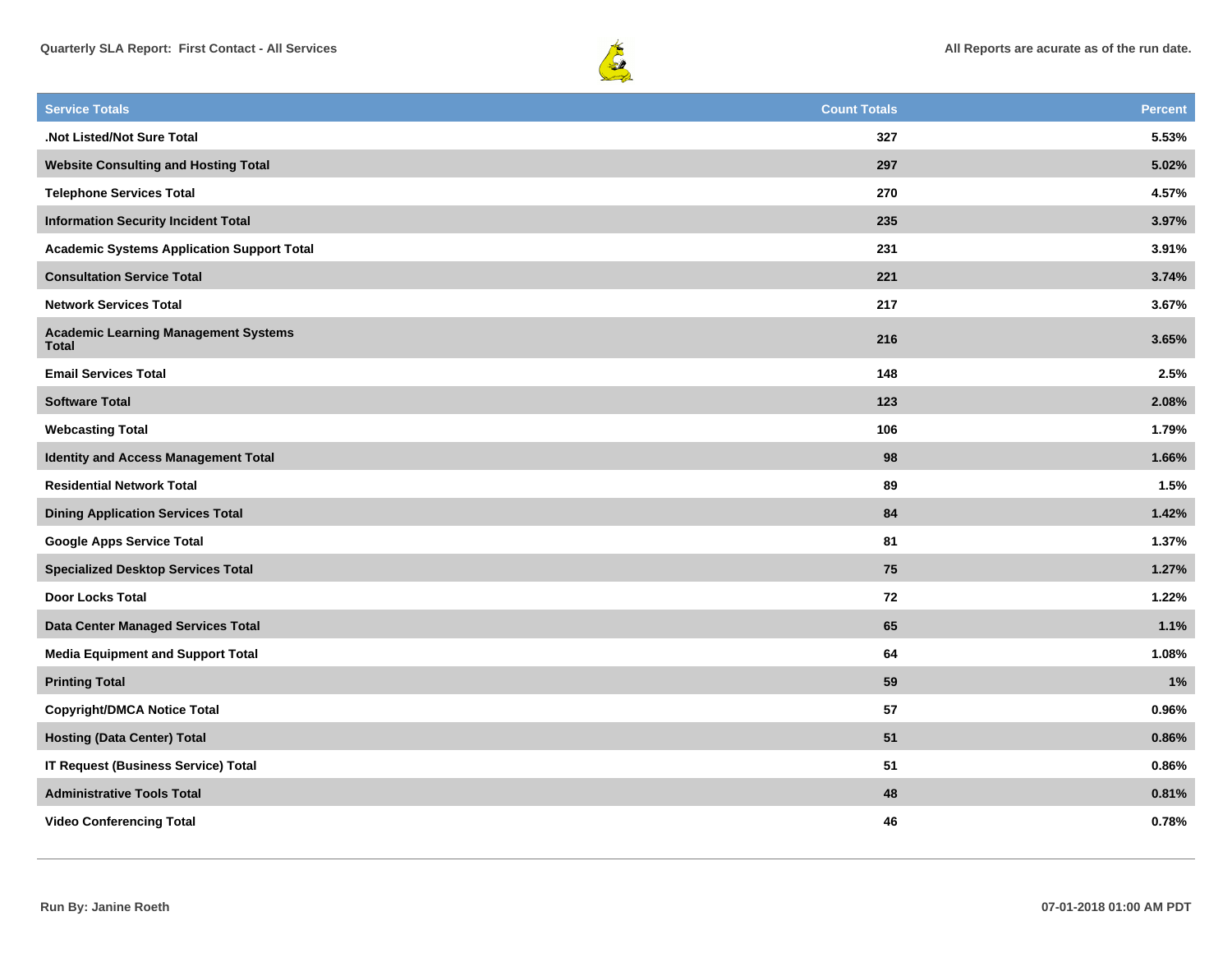



| <b>Service Totals</b>                           | <b>Count Totals</b> | <b>Percent</b> |
|-------------------------------------------------|---------------------|----------------|
| <b>Physical Security Services Total</b>         | $\bf 44$            | 0.74%          |
| <b>Facilities Application Services Total</b>    | 42                  | 0.71%          |
| <b>Firewall Services Total</b>                  | 42                  | 0.71%          |
| <b>Databases Total</b>                          | 41                  | 0.69%          |
| <b>Computer Labs Total</b>                      | 37                  | 0.63%          |
| <b>Application Infrastructure Hosting Total</b> | 34                  | 0.57%          |
| <b>APO Application Support Total</b>            | 33                  | 0.56%          |
| <b>Campus Directory Total</b>                   | 29                  | 0.49%          |
| <b>Active Directory Total</b>                   | 26                  | 0.44%          |
| <b>ITS Internal Total</b>                       | 25                  | 0.42%          |
| <b>Information Security Management Total</b>    | 24                  | 0.41%          |
| <b>Application Support Total</b>                | 22                  | 0.37%          |
| <b>Equipment Checkout Total</b>                 | 22                  | 0.37%          |
| My Computer (old service name) Total            | 20                  | 0.34%          |
| <b>Police Department IT Total</b>               | 20                  | 0.34%          |
| <b>Classroom Support Total</b>                  | 19                  | 0.32%          |
| <b>Other Help Needed Total</b>                  | 19                  | 0.32%          |
| <b>Integrated Library System (ILS) Total</b>    | 18                  | 0.3%           |
| <b>Unix Timeshare Total</b>                     | 18                  | 0.3%           |
| <b>Divisional Services Total</b>                | 14                  | 0.24%          |
| <b>Extended Services for Students Total</b>     | 12                  | 0.2%           |
| Mobile Device Management (MDM) Total            | 10                  | 0.17%          |
| <b>Other Total</b>                              | 142                 | 2.4%           |

| <b>Service</b><br>Stage            | Count | Percent |
|------------------------------------|-------|---------|
| Achieved<br>Accounts and Passwords | 828   | 94.52%  |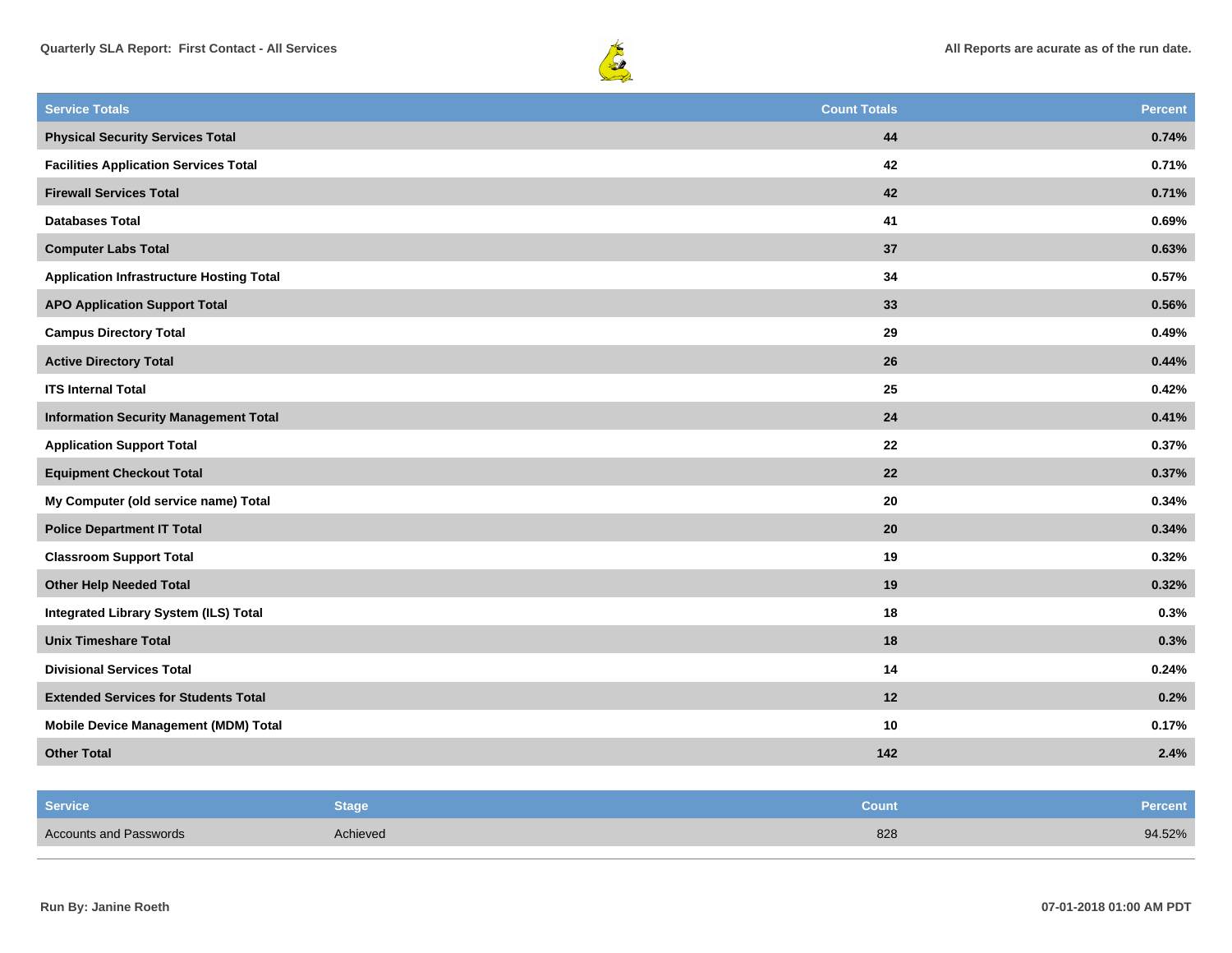

| 48<br>Breached<br>5.48%<br>UC System Wide Applications<br>498<br>98.61%<br>Achieved<br>$\boldsymbol{7}$<br>Breached<br>1.39%<br>Desktop Support (SDS)<br>465<br>Achieved<br>95.09%<br>24<br>4.91%<br>Breached<br>.Not Listed/Not Sure<br>322<br>98.47%<br>Achieved<br>$\sqrt{5}$<br>Breached<br>1.53%<br>Website Consulting and Hosting<br>281<br>Achieved<br>94.61% |
|----------------------------------------------------------------------------------------------------------------------------------------------------------------------------------------------------------------------------------------------------------------------------------------------------------------------------------------------------------------------|
|                                                                                                                                                                                                                                                                                                                                                                      |
|                                                                                                                                                                                                                                                                                                                                                                      |
|                                                                                                                                                                                                                                                                                                                                                                      |
|                                                                                                                                                                                                                                                                                                                                                                      |
|                                                                                                                                                                                                                                                                                                                                                                      |
|                                                                                                                                                                                                                                                                                                                                                                      |
|                                                                                                                                                                                                                                                                                                                                                                      |
|                                                                                                                                                                                                                                                                                                                                                                      |
|                                                                                                                                                                                                                                                                                                                                                                      |
|                                                                                                                                                                                                                                                                                                                                                                      |
|                                                                                                                                                                                                                                                                                                                                                                      |
|                                                                                                                                                                                                                                                                                                                                                                      |
| $16\,$<br>5.39%<br>Breached                                                                                                                                                                                                                                                                                                                                          |
|                                                                                                                                                                                                                                                                                                                                                                      |
| 264<br><b>Telephone Services</b><br>Achieved<br>97.78%                                                                                                                                                                                                                                                                                                               |
| $\,6\,$<br>2.22%<br>Breached                                                                                                                                                                                                                                                                                                                                         |
|                                                                                                                                                                                                                                                                                                                                                                      |
| 216<br>Information Security Incident<br>91.91%<br>Achieved                                                                                                                                                                                                                                                                                                           |
| 19<br>8.09%<br>Breached                                                                                                                                                                                                                                                                                                                                              |
|                                                                                                                                                                                                                                                                                                                                                                      |
| 191<br>Academic Systems Application Support<br>Achieved<br>82.68%                                                                                                                                                                                                                                                                                                    |
| 40<br>17.32%<br>Breached                                                                                                                                                                                                                                                                                                                                             |
| <b>Consultation Service</b>                                                                                                                                                                                                                                                                                                                                          |
| Achieved<br>175<br>79.19%                                                                                                                                                                                                                                                                                                                                            |
| 46<br>20.81%<br>Breached                                                                                                                                                                                                                                                                                                                                             |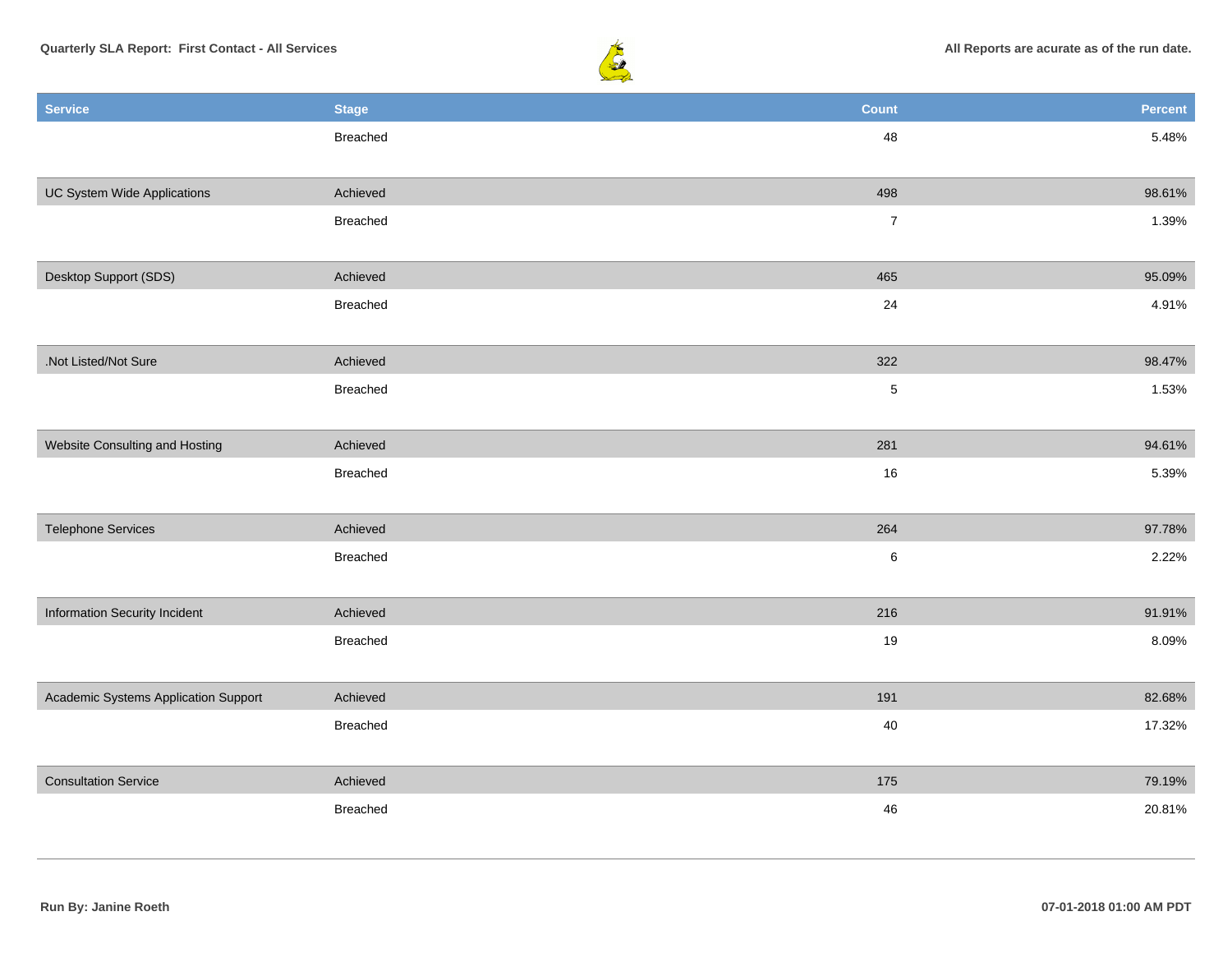

| <b>Service</b>                       | <b>Stage</b>    | <b>Count</b>   | Percent |
|--------------------------------------|-----------------|----------------|---------|
| <b>Network Services</b>              | Achieved        | 203            | 93.55%  |
|                                      | Breached        | 14             | 6.45%   |
|                                      |                 |                |         |
| Academic Learning Management Systems | Achieved        | 215            | 99.54%  |
|                                      | <b>Breached</b> | $\mathbf{1}$   | 0.46%   |
|                                      |                 |                |         |
| <b>Email Services</b>                | Achieved        | 144            | 97.3%   |
|                                      | <b>Breached</b> | $\overline{4}$ | 2.7%    |
|                                      |                 |                |         |
| Software                             | Achieved        | 118            | 95.93%  |
|                                      | <b>Breached</b> | $\sqrt{5}$     | 4.07%   |
|                                      |                 |                |         |
| Webcasting                           | Achieved        | 85             | 80.19%  |
|                                      | <b>Breached</b> | 21             | 19.81%  |
|                                      |                 |                |         |
| Identity and Access Management       | Achieved        | 88             | 89.8%   |
|                                      | Breached        | $10\,$         | 10.2%   |
|                                      |                 |                |         |
| <b>Residential Network</b>           | Achieved        | 82             | 92.13%  |
|                                      | Breached        | $\overline{7}$ | 7.87%   |
|                                      |                 |                |         |
| <b>Dining Application Services</b>   | Achieved        | 78             | 92.86%  |
|                                      | <b>Breached</b> | $\,6\,$        | 7.14%   |
|                                      |                 |                |         |
| Google Apps Service                  | Achieved        | 78             | 96.3%   |
|                                      | Breached        | $\mathbf 3$    | 3.7%    |
|                                      |                 |                |         |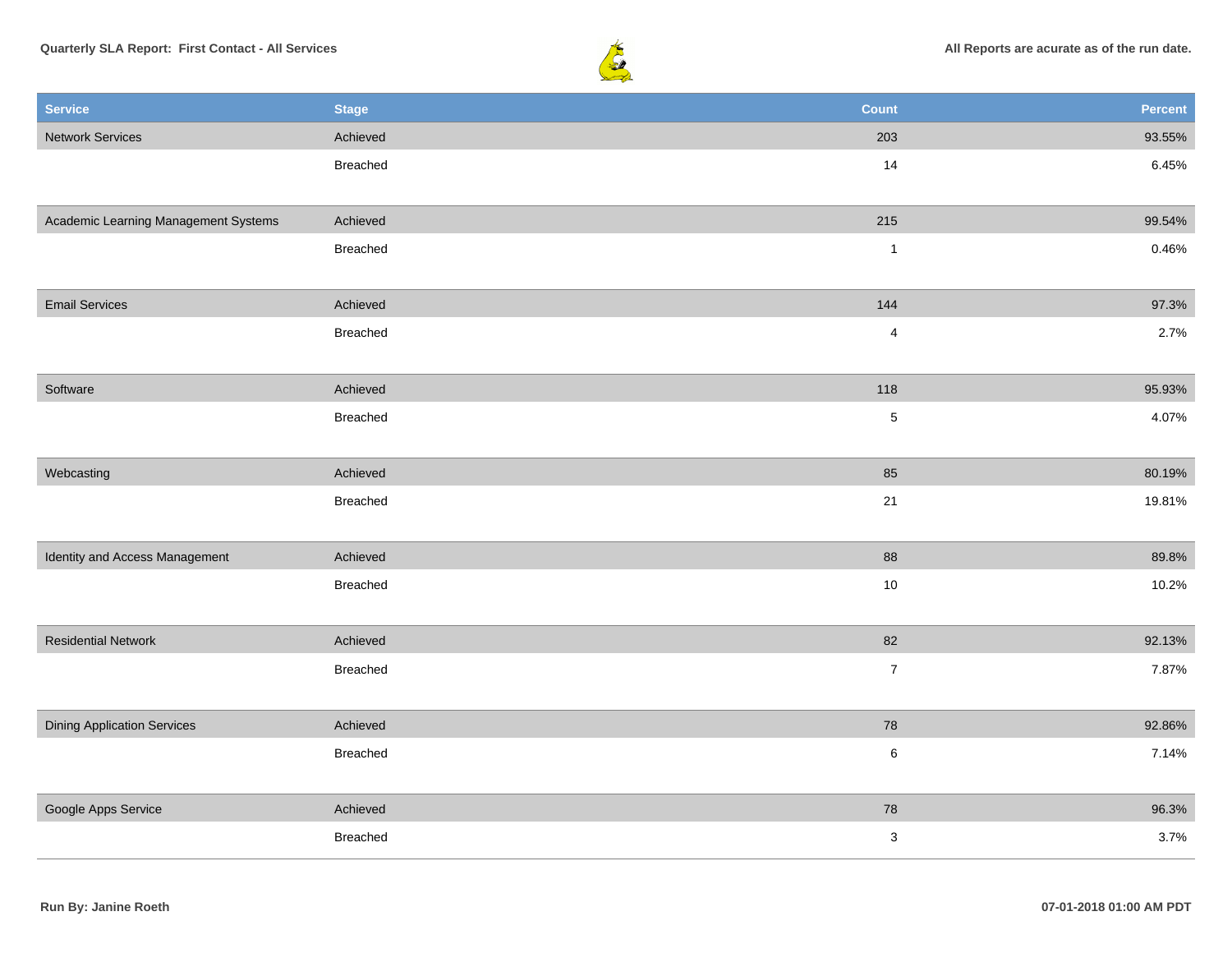



| <b>Service</b>                      | <b>Stage</b> | <b>Count</b>     | Percent |
|-------------------------------------|--------------|------------------|---------|
|                                     |              |                  |         |
| <b>Specialized Desktop Services</b> | Achieved     | 72               | 96%     |
|                                     | Breached     | $\mathbf{3}$     | $4\%$   |
|                                     |              |                  |         |
| Door Locks                          | Achieved     | 66               | 91.67%  |
|                                     | Breached     | $\,6\,$          | 8.33%   |
|                                     |              |                  |         |
| Data Center Managed Services        | Achieved     | 44               | 67.69%  |
|                                     | Breached     | $21$             | 32.31%  |
|                                     |              |                  |         |
| Media Equipment and Support         | Achieved     | 57               | 89.06%  |
|                                     | Breached     | $\boldsymbol{7}$ | 10.94%  |
|                                     |              |                  |         |
| Printing                            | Achieved     | 57               | 96.61%  |
|                                     | Breached     | $\overline{2}$   | 3.39%   |
|                                     |              |                  |         |
| Copyright/DMCA Notice               | Achieved     | 50               | 87.72%  |
|                                     | Breached     | $\boldsymbol{7}$ | 12.28%  |
| Hosting (Data Center)               | Achieved     | 47               | 92.16%  |
|                                     | Breached     | $\overline{4}$   | 7.84%   |
|                                     |              |                  |         |
| IT Request (Business Service)       | Achieved     | $47\,$           | 92.16%  |
|                                     | Breached     | $\overline{4}$   | 7.84%   |
|                                     |              |                  |         |
| <b>Administrative Tools</b>         | Achieved     | 41               | 85.42%  |
|                                     |              |                  |         |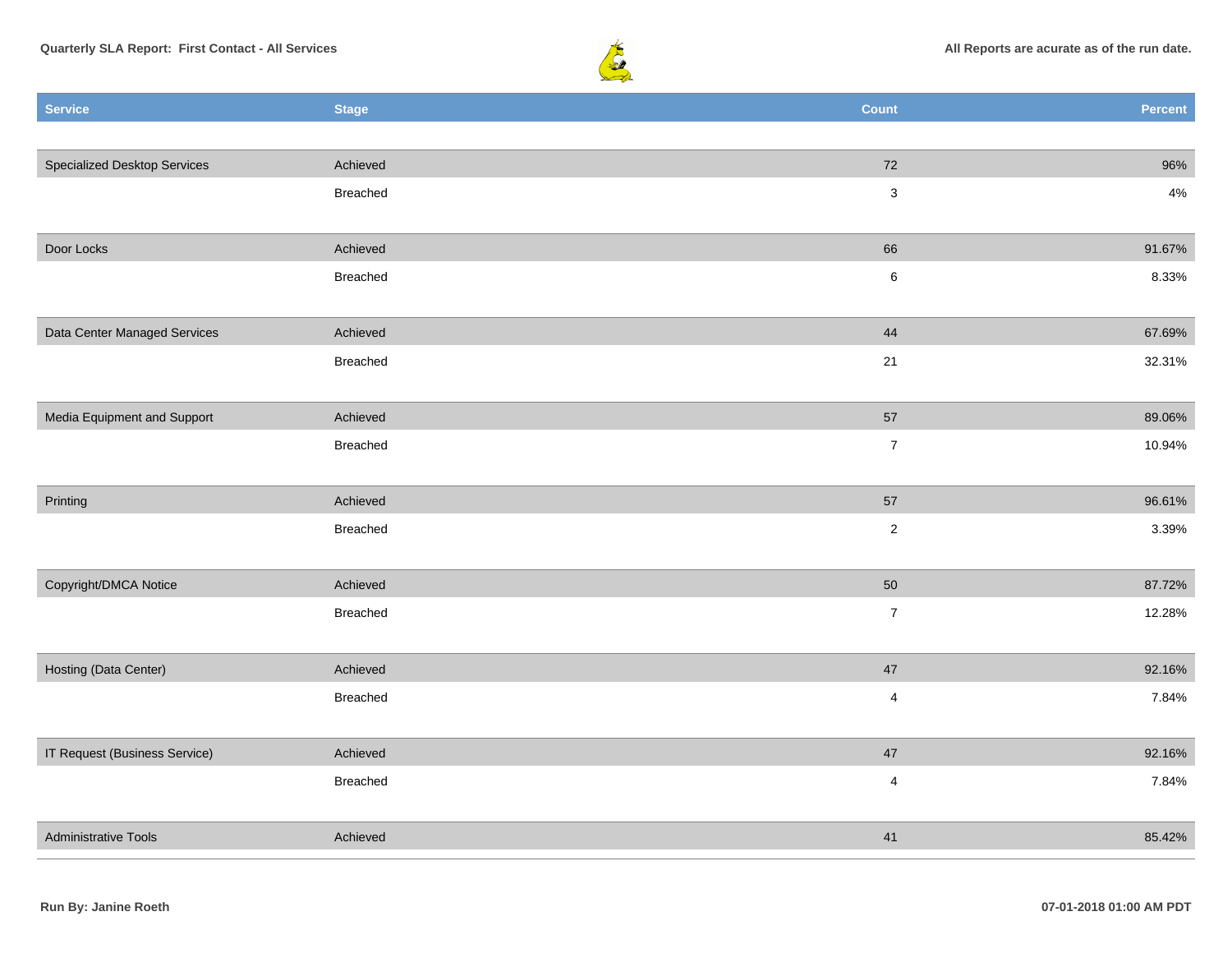

| <b>Service</b>                         | <b>Stage</b> | Count            | Percent |
|----------------------------------------|--------------|------------------|---------|
|                                        | Breached     | $\overline{7}$   | 14.58%  |
|                                        |              |                  |         |
| Video Conferencing                     | Achieved     | 39               | 84.78%  |
|                                        | Breached     | $\boldsymbol{7}$ | 15.22%  |
|                                        |              |                  |         |
| <b>Physical Security Services</b>      | Achieved     | 37               | 84.09%  |
|                                        | Breached     | $\overline{7}$   | 15.91%  |
|                                        |              |                  |         |
| <b>Facilities Application Services</b> | Achieved     | 30               | 71.43%  |
|                                        | Breached     | 12               | 28.57%  |
|                                        |              |                  |         |
| <b>Firewall Services</b>               | Achieved     | 21               | 50%     |
|                                        | Breached     | 21               | 50%     |
|                                        |              |                  |         |
| Databases                              | Achieved     | 34               | 82.93%  |
|                                        | Breached     | $\boldsymbol{7}$ | 17.07%  |
|                                        |              |                  |         |
| Computer Labs                          | Achieved     | 33               | 89.19%  |
|                                        | Breached     | $\overline{4}$   | 10.81%  |
|                                        |              |                  |         |
| Application Infrastructure Hosting     | Achieved     | 25               | 73.53%  |
|                                        | Breached     | $\boldsymbol{9}$ | 26.47%  |
|                                        |              |                  |         |
| <b>APO Application Support</b>         | Achieved     | $30\,$           | 90.91%  |
|                                        | Breached     | $\mathbf 3$      | 9.09%   |
|                                        |              |                  |         |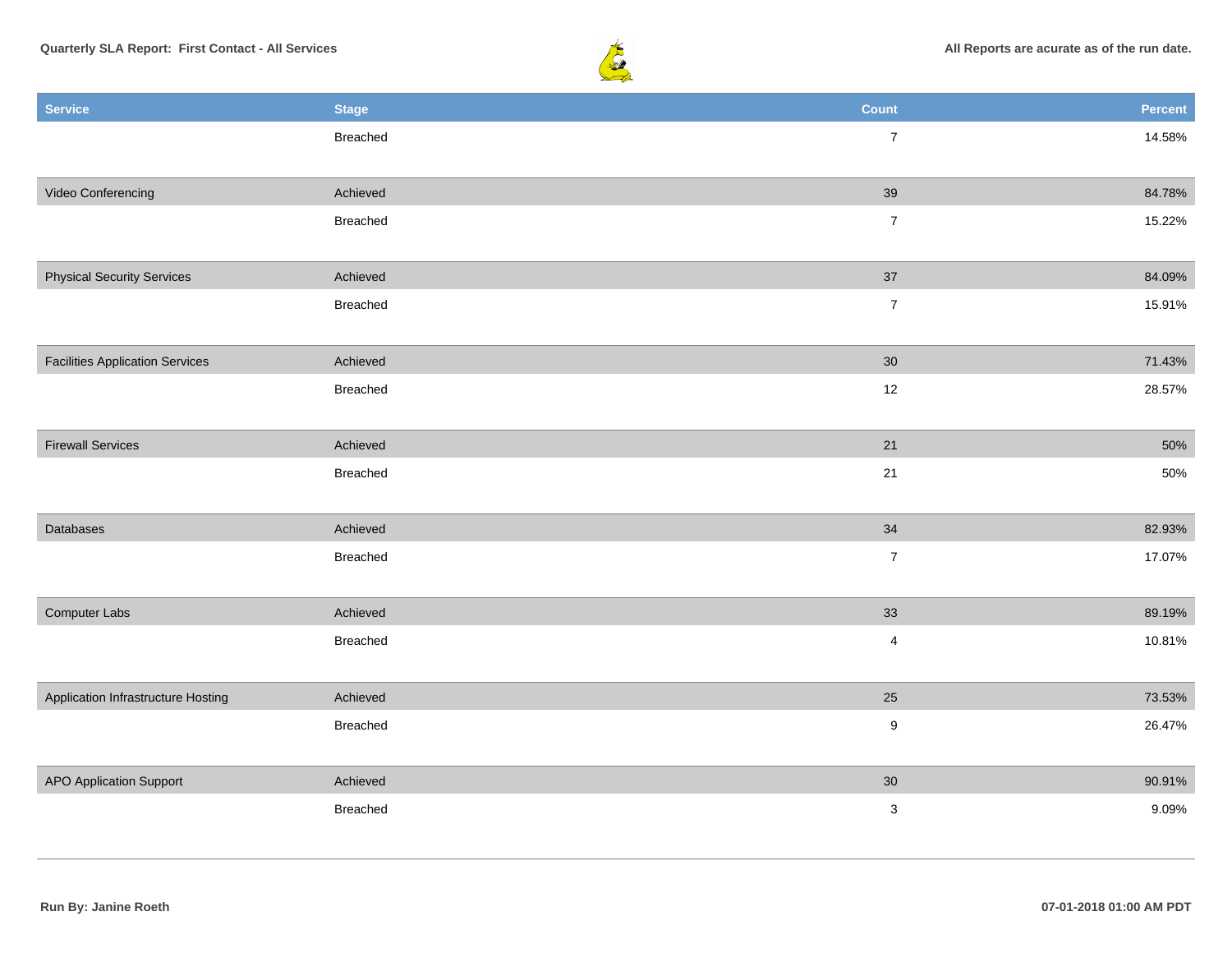

| <b>Service</b>                         | <b>Stage</b> | <b>Count</b>   | Percent |
|----------------------------------------|--------------|----------------|---------|
| <b>Campus Directory</b>                | Achieved     | 24             | 82.76%  |
|                                        | Breached     | $\overline{5}$ | 17.24%  |
|                                        |              |                |         |
| <b>Active Directory</b>                | Achieved     | 23             | 88.46%  |
|                                        | Breached     | $\mathbf{3}$   | 11.54%  |
|                                        |              |                |         |
| <b>ITS</b> Internal                    | Achieved     | 24             | 96%     |
|                                        | Breached     | $\mathbf{1}$   | $4\%$   |
|                                        |              |                |         |
| <b>Information Security Management</b> | Achieved     | 16             | 66.67%  |
|                                        | Breached     | $\bf8$         | 33.33%  |
|                                        |              |                |         |
| <b>Application Support</b>             | Achieved     | 15             | 68.18%  |
|                                        | Breached     | $\overline{7}$ | 31.82%  |
|                                        |              |                |         |
| <b>Equipment Checkout</b>              | Achieved     | $19$           | 86.36%  |
|                                        | Breached     | $\mathbf{3}$   | 13.64%  |
|                                        |              |                |         |
| My Computer (old service name)         | Achieved     | 20             | 100%    |
|                                        |              |                |         |
| Police Department IT                   | Achieved     | 13             | 65%     |
|                                        | Breached     | $\overline{7}$ | 35%     |
|                                        |              |                |         |
| <b>Classroom Support</b>               | Achieved     | $17$           | 89.47%  |
|                                        | Breached     | $\overline{2}$ | 10.53%  |
|                                        |              |                |         |